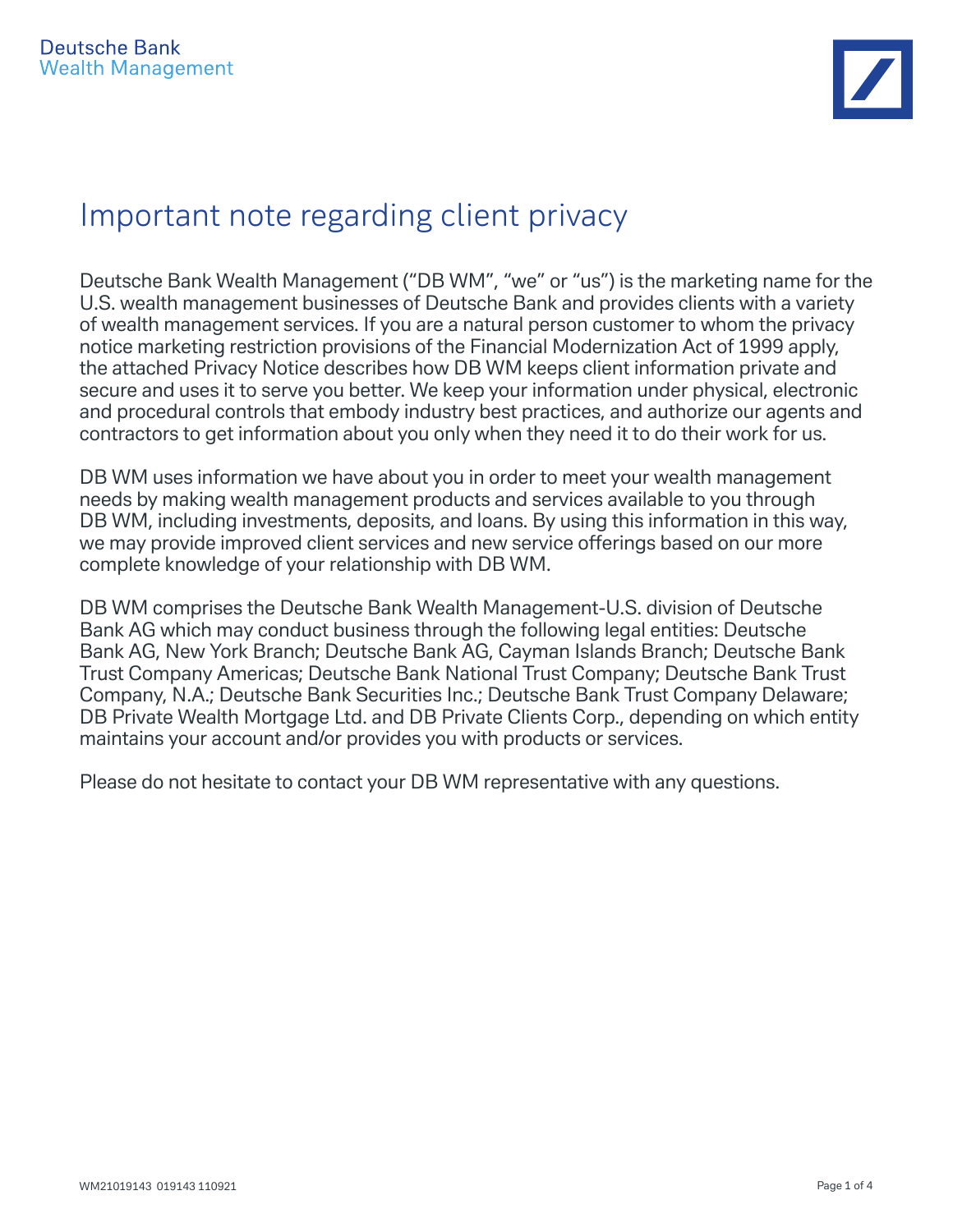# Important privacy choices for consumers

| <b>FACTS</b> | What does Wealth Management do with your personal information?                                                                                                                                                                                                                                                           |
|--------------|--------------------------------------------------------------------------------------------------------------------------------------------------------------------------------------------------------------------------------------------------------------------------------------------------------------------------|
| Why?         | Financial companies choose how they share your personal information. Federal law<br>gives consumers the right to limit some but not all sharing. Federal law also requires<br>us to tell you how we collect, share and protect your personal information. Please read<br>this notice carefully to understand what we do. |
| What?        | The types of personal information we collect and share depend on the product or<br>service you have with us. This information can include:<br>• Social Security number and account balances<br>• Transaction history and income<br>• Credit history and consumer reports                                                 |
| How?         | All financial companies need to share customer personal information to run their<br>everyday business. In the section below, we list the reasons financial companies<br>can share their customer personal information; the reasons Wealth Management<br>chooses to share; and whether you can limit this sharing.        |

| Reasons we can share your personal information                                                                                                                                         | Does Wealth<br>Management<br>share? | Can you limit<br>this sharing? |
|----------------------------------------------------------------------------------------------------------------------------------------------------------------------------------------|-------------------------------------|--------------------------------|
| For our everyday business purposes—such as to process your<br>transactions, maintain your account(s), respond to court orders<br>and legal investigations, or report to credit bureaus | Yes                                 | <b>No</b>                      |
| For our marketing purposes-to offer our products and services<br>to you                                                                                                                | Yes                                 | <b>No</b>                      |
| For joint marketing with other financial companies                                                                                                                                     | <b>No</b>                           | We don't share                 |
| For our affiliates' use in meeting your wealth management needs                                                                                                                        | Yes                                 | <b>No</b>                      |
| For our affiliates' everyday business purposes-information<br>about your transactions and experiences                                                                                  | Yes                                 | <b>No</b>                      |
| For our affiliates' everyday business purposes—information<br>about your creditworthiness                                                                                              | <b>No</b>                           | We don't share                 |
| For our affiliates outside the Wealth Management business<br>division of Deutsche Bank to market to you                                                                                | Yes                                 | Yes                            |
| For non affiliates to market to you                                                                                                                                                    | <b>No</b>                           | We don't share                 |

| To limit<br>our sharing | Please use the form below. Please note: If you are a new customer, we can begin<br>sharing your information 30 days from the date we sent this notice. When you are no<br>longer our customer, we continue to share your information as described in this notice. |
|-------------------------|-------------------------------------------------------------------------------------------------------------------------------------------------------------------------------------------------------------------------------------------------------------------|
|                         | However, you can contact us at any time to limit our sharing.                                                                                                                                                                                                     |
| Questions?              | Please call your Relationship Manager or Investment Manager.                                                                                                                                                                                                      |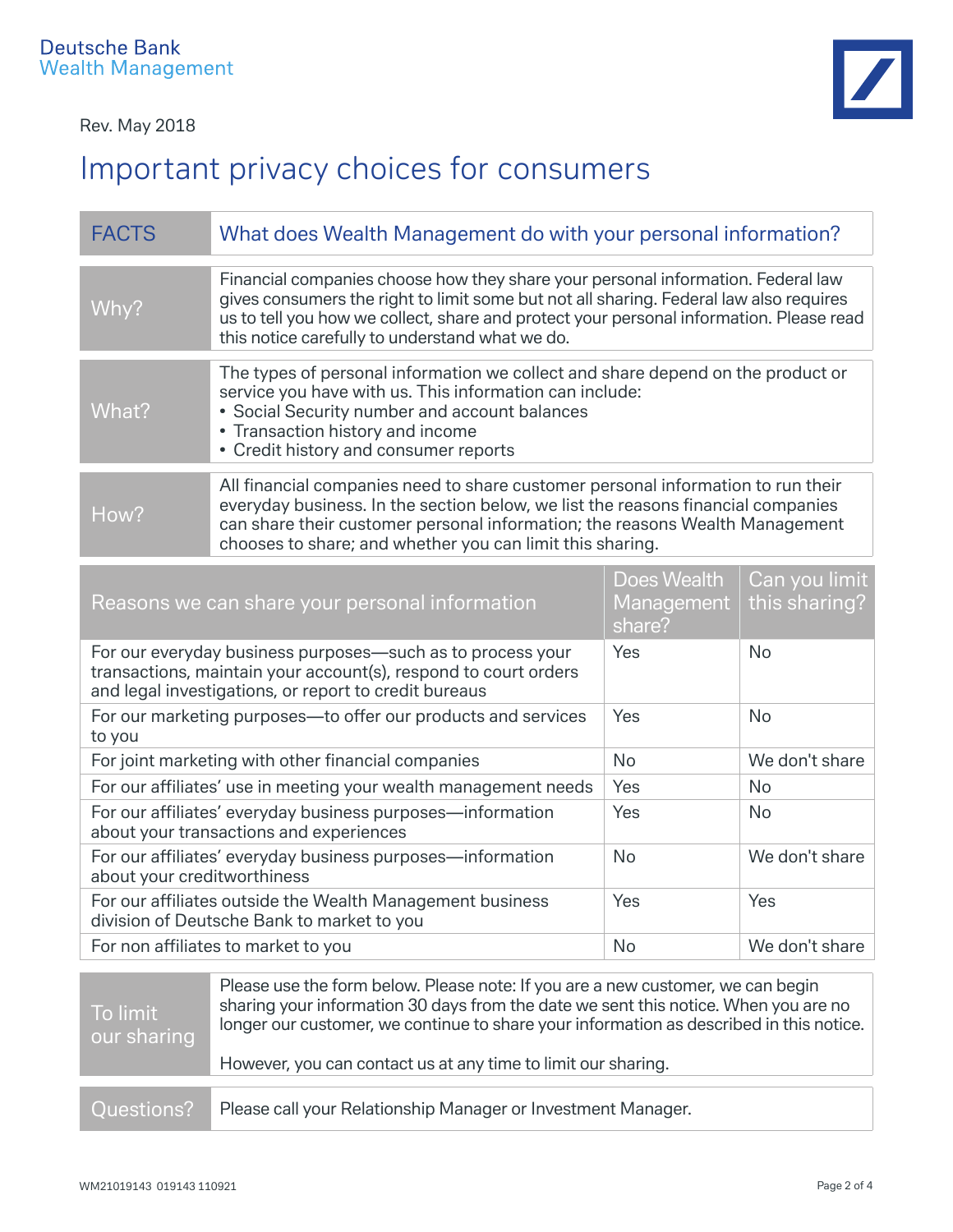#### To limit sharing, complete the section below and mail entire page as instructed below

#### Mark any/all you want to limit:

 Do not allow your affiliates outside the Wealth Management business division of Deutsche Bank to use my personal information to market to me. \*Notice to California Residents\* Checking the above tick box will restrict the sharing of information

we collect about you for the purposes of meeting California requirements with respect to the sharing of Nonpublic Personal Information.

| Name             |           |                                                                       |
|------------------|-----------|-----------------------------------------------------------------------|
|                  |           |                                                                       |
| Address          |           | Mail to: Deutsche Bank                                                |
|                  |           | Attn: WM Document Management                                          |
| City, State, Zip | Account # | 1 Columbus Circle<br>Mail Stop: NYC01-1930<br>New York, NY 10019-8735 |

### Who we are—Who is providing this notice?

The Wealth Management business division of Deutsche Bank, which business division conducts business through the following legal entities: Deutsche Bank AG New York Branch; Deutsche Bank AG Cayman Islands Branch; Deutsche Bank Trust Company Americas; Deutsche Bank National Trust Company; Deutsche Bank Trust Company, N.A.; Deutsche Bank Securities Inc.; Deutsche Bank Trust Company Delaware; DB Private Wealth Mortgage Ltd. and DB Private Clients Corp., depending on which entity maintains your account and/or provides you with products or services.

#### What we do

| How does Wealth<br>Management<br>protect my personal<br>information? | To protect your personal information from unauthorized access and use, we<br>use security measures that comply with federal law. These measures include<br>computer safeguards and secured files and buildings. We emphasize the<br>importance of confidentiality through employee training, operating procedures<br>and our privacy policy.                                                                |
|----------------------------------------------------------------------|-------------------------------------------------------------------------------------------------------------------------------------------------------------------------------------------------------------------------------------------------------------------------------------------------------------------------------------------------------------------------------------------------------------|
| How does Wealth<br>Management<br>collect my personal<br>information? | We collect your personal information, for example, when you<br>• open an account or apply for a loan<br>• seek advice about your investments or give us your income information<br>• enter into an investment advisory contract<br>We also collect your personal information from others such as credit<br>bureaus, affiliates and other companies.                                                         |
| Why can't I limit all<br>sharing?                                    | Federal law gives you the right to limit only<br>• sharing for affiliates' everyday business purposes—information about<br>your creditworthiness<br>• affiliates from using your information to market to you<br>• sharing for nonaffiliates to market to you<br>State laws and individual companies may give you additional rights to limit<br>sharing. See below for more on our rights under state laws. |